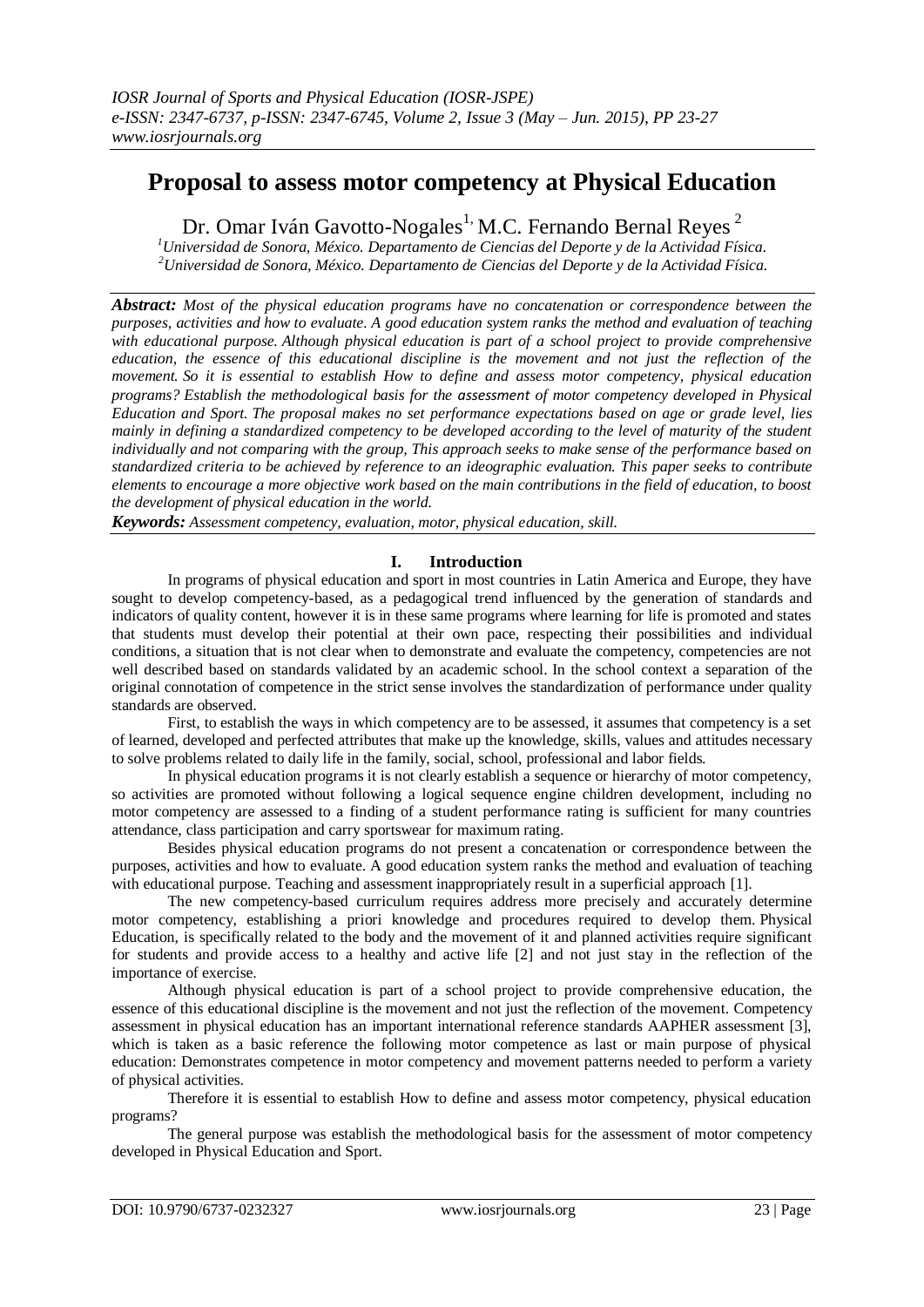### **II. Theoretical Framework**

It is necessary to establish the basic definition of the concepts related to motor skills, to avoid ambiguity and confusion. Garcia [4] precisely defines three key concepts: motor skills, motor dexterity and motor task.

a) Motor skill is the muscle action or body movement required for the successful execution of a desired action, for example: a release of any object in the distance.

b) Motor dexterity is the motor activity in which the manipulation of objects is required for a specific purpose, for example, a pitch of a ball for insertion into a hoop.

c) Motor task is the specific act by which we develop and we show an ability or skill, for example, the practical execution of a motor skill or motor skills. That is, motor skills and motor dexterity are goals we have to achieve by running multiple motor tasks.

It can be considered as a basic motor skills to movements, jumps, spins, throws and catches [5] [6].

Examples of indicators for basic motor dexterity [7].

1. To shoot a ball-dominant hand: a) By rolling the ball, lies with the trunk leaning forward, bending knees and the opposite foot to hand rolls the ball must be found in advance; b) The tip of the hand that rolls the ball moves from back to front to give impetus to this; c) Shift your weight from back to front at the time of rolling the ball; d) The release of the ball, this wheel by hand holding it while it is driven forward; e) Upon rolling the ball, coming down the trunk; and f) It does in the absence of involuntary and unconscious movements.

2. Bounce dominant hand ball: a) The foot opposite foot to the hand holding the ball is moved forward; b) The trunk remains slightly tilted forward; c) When bounce the ball, hand adapts to the form of this, and the contact is made to the waist; d) The action is performed by successive movements of shoulder elbow and wrist, at least three times; e) Directs his eyes straight ahead; end f) It does in the absence of involuntary and unconscious movements.

3. Roll forward: a) The upper extremities are moved from the side of the body forward while tilting the trunk to prepare execution; b) The hands are supported simultaneously; c) During the time of shooting, it keeps the body curled up with successive supports neck, back and tailbone; d) At the end returns to the upright position in cooperation of the upper limbs that target forth above, controlling the balance; and e) It does in the absence of involuntary and unconscious movements.

Basic competency, also called key competency in Europe are expected to be developed by the end of compulsory schooling, representing a group of knowledge, skills and attitudes, ethical values, and emotions, portable and multifunctional. They are skills that everyone needs for personal fulfillment and development, integration and employment [8].

The main features of the basic competency are the following [8]:

- a) Provide the ability to know how, that is, to apply the knowledge to the problems of professional and personal life. They include a combination of knowledge, skills and attitudes.
- b) They can be acquired in all sorts of contexts: school, home, and extracurricular areas.
- c) They are multifunctional (can be used for multiple purposes).
- d) They have an inclusive character, combining the knowledge, procedures and attitudes (being, know-how).
- e) Allow the integration and linking learning with different types of content, use them effectively and apply them in different situations and contexts (applicability and transfer).
- f) They must learn, renew and maintain over a lifetime.
- g) Form the basis of subsequent basic learning.
- h) They are inspired by the theory related to the competency-based learning.
- In short, they pretend to be acquired and integrate the three contemporary forms of knowledge: a) Theoretical knowledge (knowledge).
- 
- b) Learn practical (skills and abilities) know-how or know how to do
- c) Knowing how to be (values and attitudes).

A competition is a performance that is manifested through the three dimensions of learning: cognitive, procedural and attitudinal.

Be competent in Physical Education is supposed to be able to act, to carry out complex tasks, ultimately, move efficiently and effectively, hence educational settings should more motor activities and decrease a little reflection during the time dedicated to this discipline. The class should focus more on developing the following competency [9]:

a) Function in the space, changing direction and showing flexibility in their own actions or those conducted with other objects.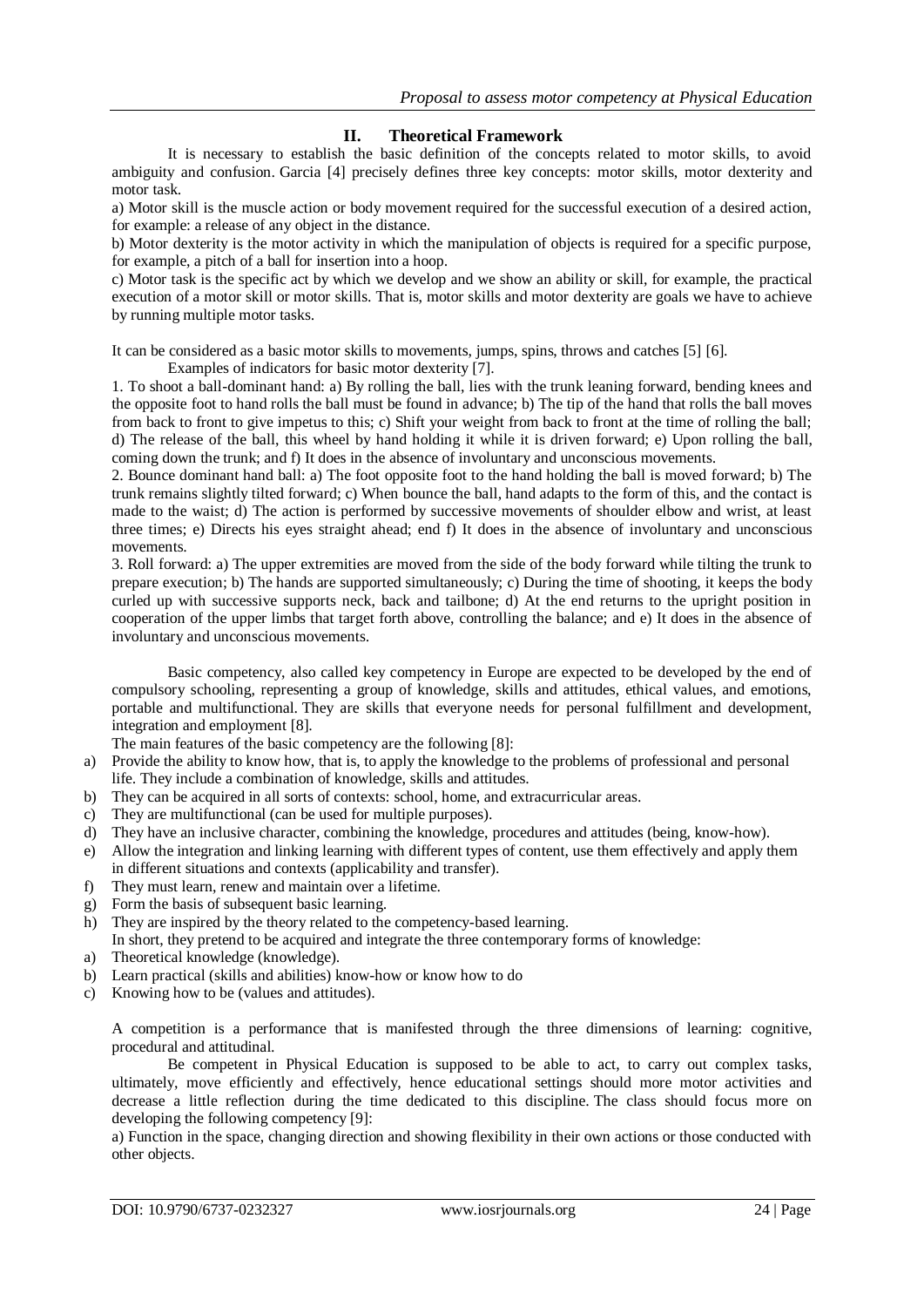b) Resolve motor problems, and when carrying out the tasks of physical education sessions. The complexity and difficulty should match the characteristics of students but challenging their means of action.

c) Promote rhythmic movements in performing standardized to express themselves through movement and gesture patterns.

Then 30 motor competency in a hierarchical order of difficulty have been adapt from National Standards for Physical Education USA (AAHPERD) [3] are proposed:

- 1. Skips (or hops, gallops, slides, etc.) using mature form (e.g., step-hops, swing arm, swings knee, shows smooth and continuous motion, shows rhythmical weight transfer and use of arms).
- 2. Performs a simple dance step in keeping whit a specific tempo (e.g., slow-slow, slow-fast, fast-slow, fastfast).
- 3. Demonstrates clear contrasts between slow and fast movement when skipping, hopping, galloping, sliding, etc.
- 4. Travels forward and sideways, changing directions quickly in response to a signal or obstacle using a variety of locomotor skills.
- 5. Demonstrates a smooth transition between locomotor skills in time to music.
- 6. Taps the ball from to foot, shifting weight and balancing the body on the nondribbling foot, while in one location.
- 7. Drops a ball and catches it at the peak of the bounce.
- 8. Throws a ball underhand using mature form (e.g., places feet together and shoulders square to target, swings throwing arm straight back, shifts weight forward by stepping forward onto opposite foot, rolls ball off fingers, and finishes with throwing arm outstretched toward target).
- 9. Discovers how to balance on different body parts, at different levels, becoming "like" a statue while making symmetrical and nonsymmetrical shapes.
- 10. Demonstrates good posture while lifting and carrying an object.
- 11. Balances with control on a variety of objects (e.g., balance board, large apparatus, and skates).
- 12. Catches a fly ball using mature form (e.g., has eyes on ball, moves to position, reaches with hands, catches with hands only rather than trapping the ball, bends elbows to pull ball into chest to absorb force).
- 13. Jumps vertically to a height of 9 inches and lands using mature form (e.g., stands, crouches with arms back and weight on toes, lifts off with hands high, lands on both feet).
- 14. Throws a ball overhand and hits a target on the wall (6 foot square centered 4 feet above the ground) from a distance of 40 feet.
- 15. Develops and refines a gymnastics sequence (or creative dance sequence) demonstrating smooth transitions.
- 16. Dribbles then passes a basketball to a moving receiver.
- 17. Throws a ball overhand to a partner 15 yard way using mature form (e.g., turns side to target, uses Tposition [ball held close to and behind ear], rotates hips and chest toward target, twists, releases, fellows through across body) after fielding a ball.
- 18. Demonstrates correct pattern for folk dance step (hop-step-together-step).
- 19. Serves a volleyball underhand using mature form (e.g., stands with feet apart, watches ball, pulls arm and shifts weight backward, swings arm and shifts weight forward, contacts ball follows through.
- 20. Performs a variety of simple folk and square dance.
- 21. Dribbles a ball while preventing an opponent form stealing the ball.
- 22. Places the ball away from an opponent during a tennis rally.
- 23. Designs and performs gymnastics (or dance) sequences that combine traveling, rolling, balancing, and weight transfer into smooth, flowing sequences with intentional changes in direction, speed, and flow.
- 24. Demonstrates a variety of swimming strokes.
- 25. Passes a volleyball to a teammate using correct form for the forearm pass.
- 26. Uses a variety of groundstroke placements to keep the opponent moving during a tennis match.
- 27. Dribbles a soccer ball at moderate to fast speeds, while maintaining control of the ball, evading opponents, and shielding the ball.
- 28. Positions self correctly in a 2-1-2 defense during a game of basketball.
- 29. Provides appropriate support for a teammate with the disc in an ultimate game by being in position to receive a pass.
- 30. Hit with a softball bat launched low speed.

#### **III. Proposal**

The process for evaluating motor competency, launched in the application of a battery of tests of basic motor competency, which should start by assessing each capability from the ground up to find the next area of development [10], this means that you should indicate the time or motor task that the child has failed to perform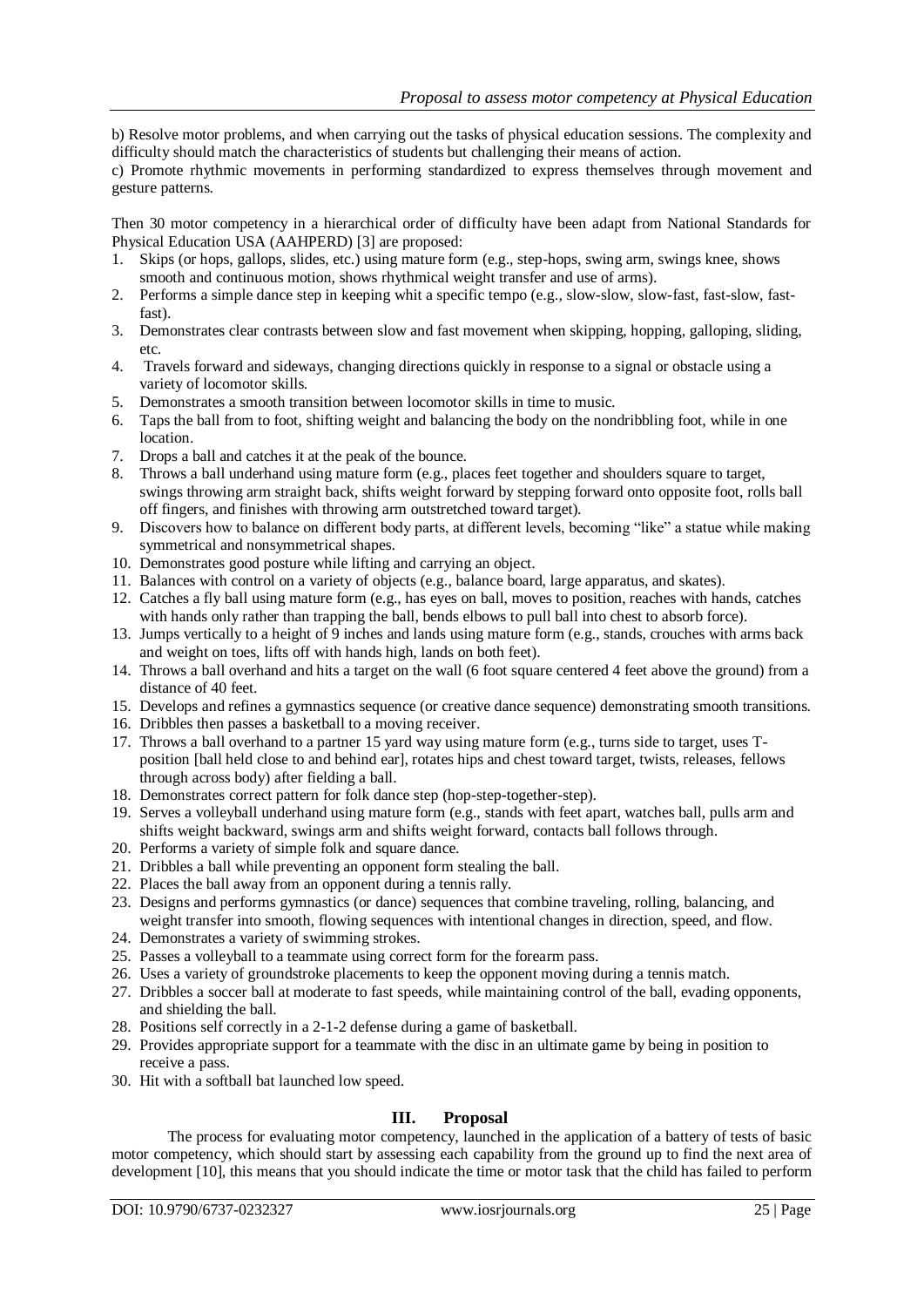efficiently on their own. A planned and systematic way, competition is required to practice the child failed to develop effectively, until it meets all the criteria in the standard set by the school community, until you can present your running at optimal performance, until then we will try to assess other competencies higher hierarchical level.

The proposal makes no set performance expectations based on age or grade level, lies mainly in defining a standardized competency to be developed according to the level of maturity of the student individually and not comparing with the group, This approach seeks to make sense of the performance based on standardized criteria to be achieved by reference to a ideographic assessment, this is based on the background of each child, for example: a fourth grader can have a major breakthrough in the hierarchy of motor competency that other children of fifth grade, so you should perform motor tasks related to their level of performance.

Although this does not limit the teaching staff in the region to work with the standardization of best brands to children, establishing performance standards that have to be defined as motor competence. These standards must be comparing each school year to form scales of implementation performance of motor competency. Below is a proposed checklist for assessing the structure of motor competence standards is presented (see Table 1):

| <b>Table 1.</b> Checklist for evaluating the design of instruments.                                        |
|------------------------------------------------------------------------------------------------------------|
| Place a " $\sqrt{ }$ " yes compliant or not those elements. Use the remarks column to explain why not met. |

| No. | Evaluation criteria                                                                                                                                                                        | Yes | <b>Not</b> | Remarks |
|-----|--------------------------------------------------------------------------------------------------------------------------------------------------------------------------------------------|-----|------------|---------|
|     | Cognitive dimension                                                                                                                                                                        |     |            |         |
|     | The motor competence are the basic structure<br>complies: infinitive objective aspects which rests<br>the action of the verb, conditions or situation or<br>range of performance criteria. |     |            |         |
|     | Competency elements or tasks to verify clearly<br>broken down, to develop competition in stages.                                                                                           |     |            |         |
|     | A proper interpretation of the results for the<br>checklist is presented.                                                                                                                  |     |            |         |
|     | Procedural dimension                                                                                                                                                                       |     |            |         |
|     | The criteria are presented in progressive order and<br>follow a logical sequence.                                                                                                          |     |            |         |
|     | They are sufficient to identify criteria to verify the<br>achievement of competition.                                                                                                      |     |            |         |
| 6   | The instruments are valid and reliable, taking into<br>account only observable aspects.                                                                                                    |     |            |         |
|     | Attitudinal dimension                                                                                                                                                                      |     |            |         |
|     | The tools allow a more open-minded objective<br>assessment.                                                                                                                                |     |            |         |
|     | Instruments considered in all three dimensions of<br>learning.                                                                                                                             |     |            |         |

Below is a suggested format for the construction of checklists for the evaluation of motor competency is presented (see Table 2):

**Table 2.** Proposed format for the assessment of motor competency.

| Dimension                                    | Assessment              |   |   |         |  |  |
|----------------------------------------------|-------------------------|---|---|---------|--|--|
|                                              |                         | ◠ | 3 | Remarks |  |  |
| Cognitive (describe the expected behavior)   |                         |   |   |         |  |  |
| Procedural (describe the expected behavior)  |                         |   |   |         |  |  |
| Attitudinal (describe the expected behavior) |                         |   |   |         |  |  |
| Total per domain                             |                         |   |   |         |  |  |
| <b>TOTAL SCORE</b>                           |                         |   |   |         |  |  |
|                                              | Featured 8-9 points     |   |   |         |  |  |
|                                              | Satisfactory 6-7 points |   |   |         |  |  |
| Overall performance level                    | Sufficient 4-5 points   |   |   |         |  |  |
|                                              | Insufficient 4 or less. |   |   |         |  |  |
| General observations and recommendations:    |                         |   |   |         |  |  |